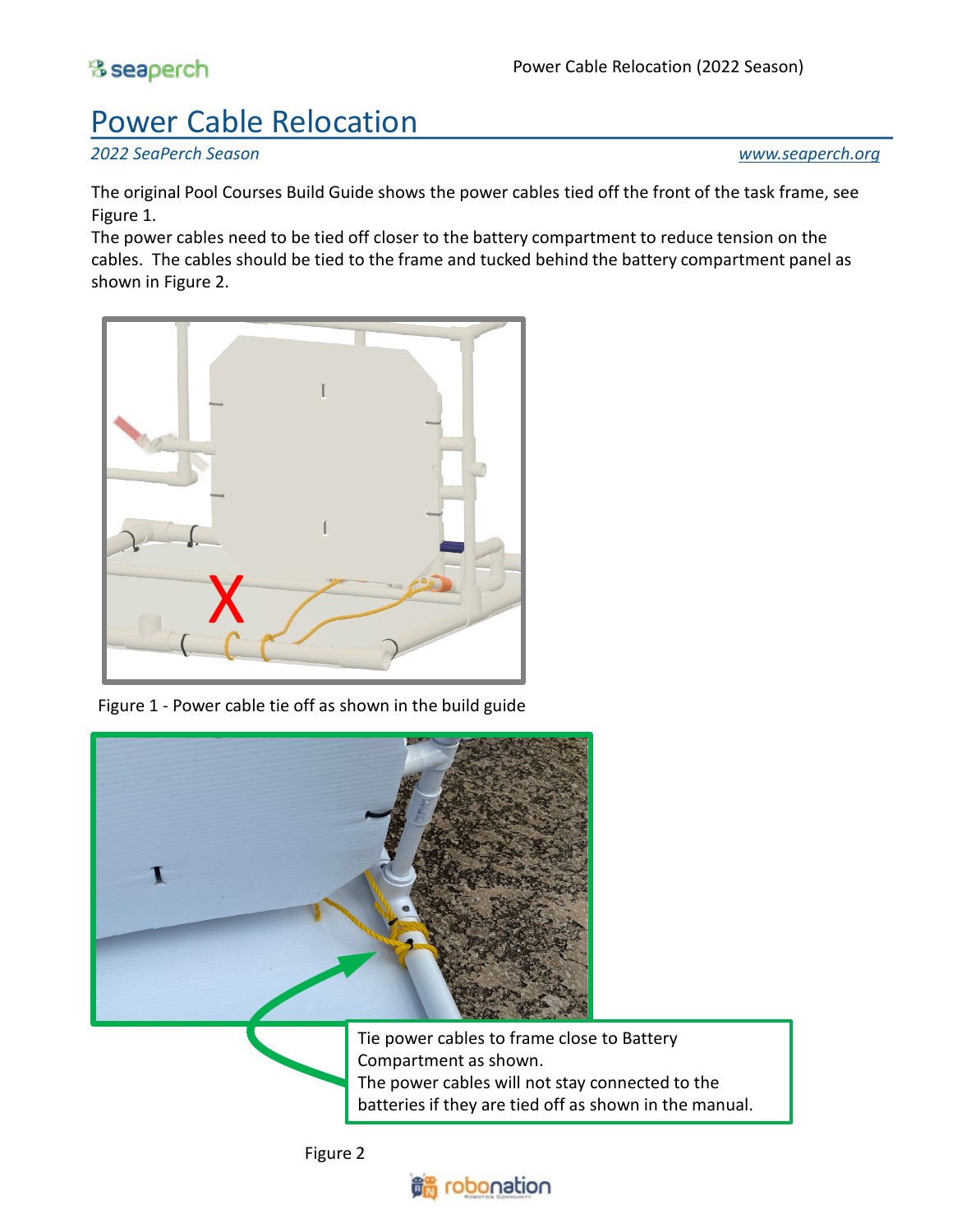



Add a steel flat washer to the power cable connector. Flat washer: 1/4" nominal ID x 3/4" OD x 1/16" thick [Example: https://www.lowes.com/pd/Hillman-1-4-in-Zinc-Plated-Standard-SAE-Flat-](https://www.lowes.com/pd/Hillman-1-4-in-Zinc-Plated-Standard-SAE-Flat-Washer/3058557)Washer/3058557

Place the flat washer on the end of the power connector (PVC pipe).

Place one piece of electrical tape over the washer and the end of the pipe.

Wrap 2 layers of electrical tape around the taped end of the pipe to help hold the tape and washer one the pipe.